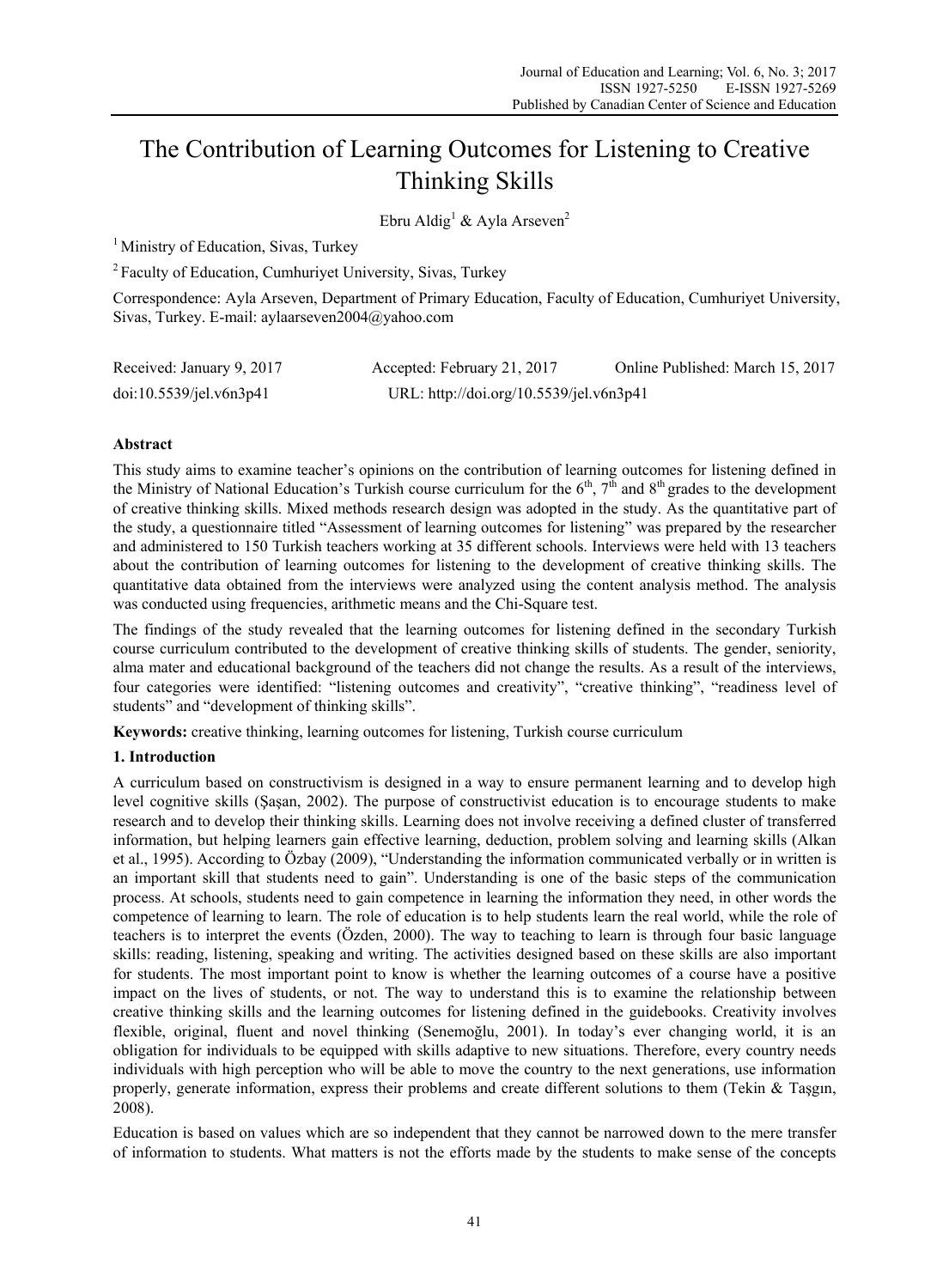that form information by means of instructions, but their ability to perceive the real meaning behind the concepts (Özel & Bayındır, 2008). A constructivist approach allows students (MEB, 2009, p. 146);

- To investigate, examine, question and make sense of information,

- To integrate new knowledge into their existing knowledge and restructure the content of the knowledge in their mind,

- To develop linguistic and mental skills and to continue learning.

Therefore, students do not directly receive knowledge, but try to reach that knowledge, and when they have reached, they are able to understand and interpret it. This shows us once more the importance of the Turkish course. A student who fails in reading comprehension and interpretation cannot be expected to be successful at school. Similarly, those relying on rote learning instead of inquiry-based learning cannot be successful in the long term. One of the primary objectives of constructivist education is to raise students who can reach knowledge and make comments on them, instead of directly receiving such knowledge. Constructivist education helps students think in a multidimensional way, and knowledge is given to students under the guidance of teachers (Erdem & Demirel, 2002). The main objective of language teaching is to help students comprehend the language in different contexts, express themselves by means of that language, reach different sources of information and enrich their world of sentiments, thoughts and imaginations (MEB, 2006, p. 2).

Today's constructivist language teaching approach emerged as a result of the studies by the language experts such as Piaget, Vygotsky and Bruner. This approach is based on the learning and mental skills of individuals (Güneş, 2011). Development of thinking skills is an important factor in helping individuals achieve success in both their social life and learning life. People with developed thinking skills are useful for both themselves and their environment. Thus, we need to attach importance to the development of thinking skills. Those who are aware of this have begun to give due importance to thinking skills in language training.

The language we teach must help children perceive their environment easily, and language teaching must be performed in a way to help children communicate easily (Ünalan, 2001). From this point of view, we can say that students need additional skills to express themselves, to take a place in society and to achieve effective communication. These skills are defined as "Basic Skills" in the Turkish Course Curriculum (2006). Creative thinking skills are among these skills.

Creativity is an ability that every single individual has and that could be found in all parts of human life; a compound of processes, from daily life activities to scientific fields; and a style of manner and behavior (San, 1979). Based on this definition, we can say that creative thinking has an important place in our lives. Individuals must know how to think creatively in order to improve themselves and to be beneficial to other people, because creativity is found in every individual and what matters is to reveal it. Here, the responsibility is on the trainers. Today's education system aims that students do not receive information directly, but try to reach it. Students must think in a multidimensional way, avoid looking at the events from a one-sided perspective and create new things. Teachers must know their students and design individualized programs appropriate to the students' interest and developmental characteristics (Yenilmez, 2007).

## **2. Aim**

This study primarily aims to examine the teachers' opinions on the contribution of learning outcomes for listening defined in the Turkish course curriculum for the  $6<sup>th</sup>$ ,  $7<sup>th</sup>$  and  $8<sup>th</sup>$  grades to the development creative thinking skills. It also aims to find out how the Turkish course curriculum affects the learning process and to assess the learning outcomes in terms of thinking skills. In this study, we sought answers to the following research questions:

1) What are the opinions of Turkish teachers on the relationship between creative thinking skills and the learning outcomes for listening defined in the MoNE Turkish course curriculum for the  $6<sup>th</sup>$ , 7<sup>th</sup> and  $8<sup>th</sup>$  grades?

2) Do the opinions of Turkish teachers on the contribution of learning outcomes for listening defined in the MoNE Turkish course curriculum for the  $6<sup>th</sup>$ ,  $7<sup>th</sup>$  and  $8<sup>th</sup>$  grades to the development of creative thinking skills change depending on:

- a. Gender,
- b. Seniority,
- c. Alma Mater,
- d. Educational background?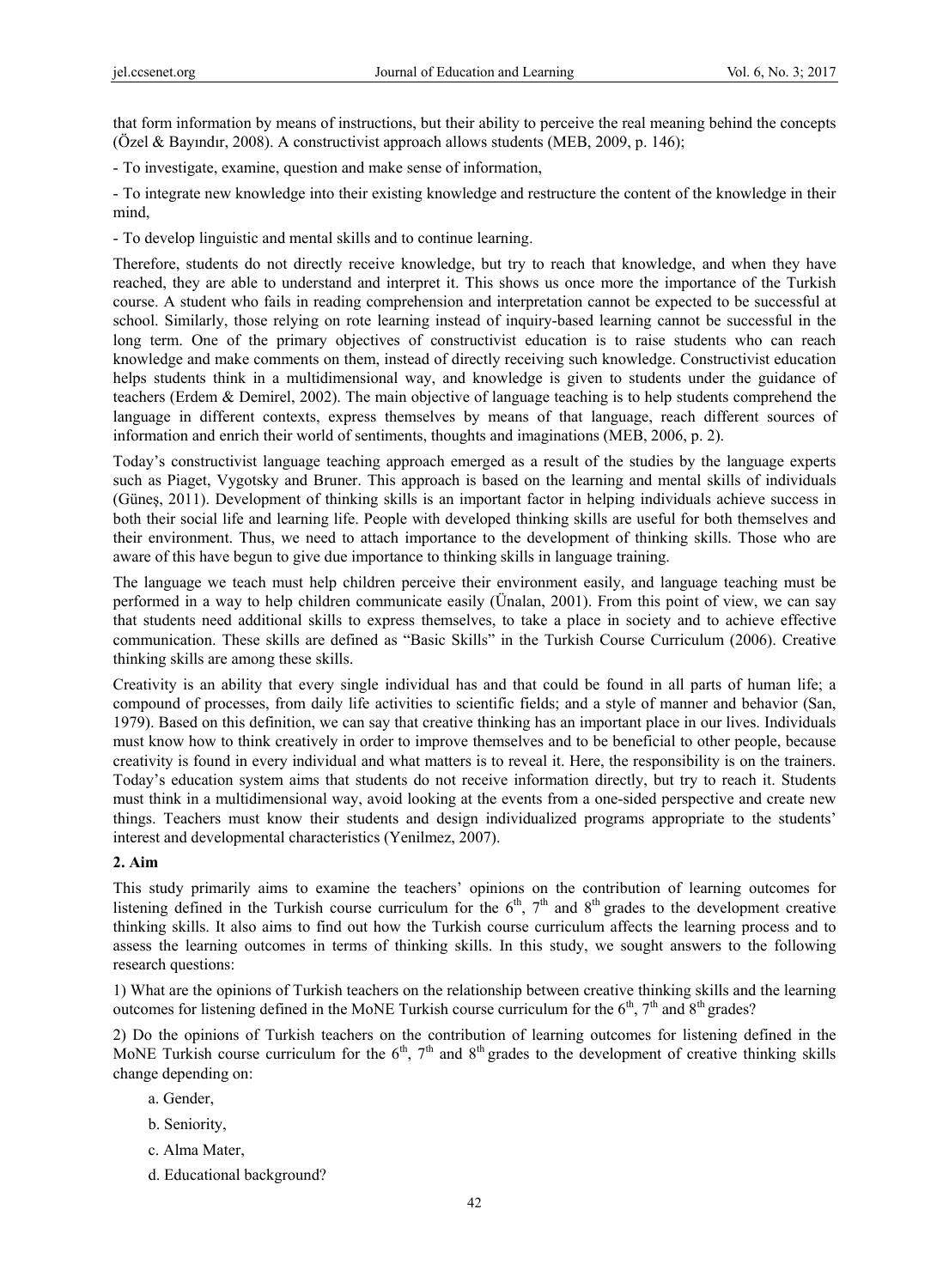3) What are Turkish teachers' opinions on the contribution of learning outcomes for listening defined in the MoNE Turkish course curriculum for the  $6<sup>th</sup>$ ,  $7<sup>th</sup>$  and  $8<sup>th</sup>$  grades to the creative thinking skills?

# **3. Methodology**

This study was conducted using a mixed-methods design which includes both quantitative and qualitative research methods. The quantitative data were reinforced by the qualitative data. As the quantitative part of the study, a questionnaire titled "assessment of learning outcomes for listening defined in the Turkish course curriculum for the  $6<sup>th</sup>$ ,  $7<sup>th</sup>$  and  $8<sup>th</sup>$  grades" was prepared by the researcher and administered to the participants. The quantitative part of the study was conducted using the descriptive survey model which is a research approach aiming to describe a past or currently existing situation as it was there and trying to define an event, individual or object of research subject within their own conditions and as are/were (Karasar, 2002). In the qualitative part, focus group interviews were used. Qualitative research is a research approach which is based on induction and focuses on describing events and phenomena in their own natural environment as well as understanding and reflecting the viewpoints of participants (Yildırım  $\&$  Simsek, 2006).

# *3.1 Population and Sample*

The population of the study consisted of 240 Turkish teachers working at 48 different secondary schools in Sivas city center (excluding villages and towns) under the Ministry of National Education in the 2015-2016 academic year. Based on the population, 150 Turkish teachers working at 35 different schools in Sivas city center were chosen through "simple random sampling". The interview method developed by the researchers was used to collect qualitative data. 13 teachers (6 were female, 7 were male) from 5 different schools were chosen as the study group by "easily accessible sampling". Table 1 shows the distribution of the participants by different variables (gender, seniority, alma mater, educational background).

| Alma Mater                               | f   | $\frac{6}{6}$ |
|------------------------------------------|-----|---------------|
| Turkish Language Teaching                | 84  | 56.0          |
| Turkish Language and Literature Teaching | 14  | 9.3           |
| Turkish Language and Literature          | 52  | 34.7          |
| Gender                                   | 79  | 52.7          |
| Female                                   | 79  | 52.7          |
| Male                                     | 71  | 47.3          |
| <b>Length of Service</b>                 |     |               |
| 1-5 years                                | 28  | 18            |
| $6-15$ years                             | 65  | 43.3          |
| 16 years and above                       | 57  | 38.0          |
| <b>Educational Background</b>            |     |               |
| Undergraduate                            | 137 | 91.3          |
| Graduate                                 | 13  | 8.7           |

Table 1. Distribution of the participants by different variables (gender, seniority, alma mater, educational background)

According to Table 1, out of 150 participants, 56% were the graduates of Turkish Language Teaching, 9.3% were the graduates of Turkish Language and Literature Teaching and 34.7% were the graduates of Turkish Language and Literature. Most of the participants were the graduates of Turkish language teaching. Of all these participants, 52.7% were male and 47.3% were female. The numbers of females and males were similar; however, the number of females was a little higher than that of males.

Table 1 shows that, out of 150 participants, 18.7% completed 1 to 5 years of service, 43.3% completed 6 to 15 years of service and 38% completed 16 years and above in service. The findings show that the number of teachers with 6 to 15 years of service is higher than the number of the other teachers. The reason may be that the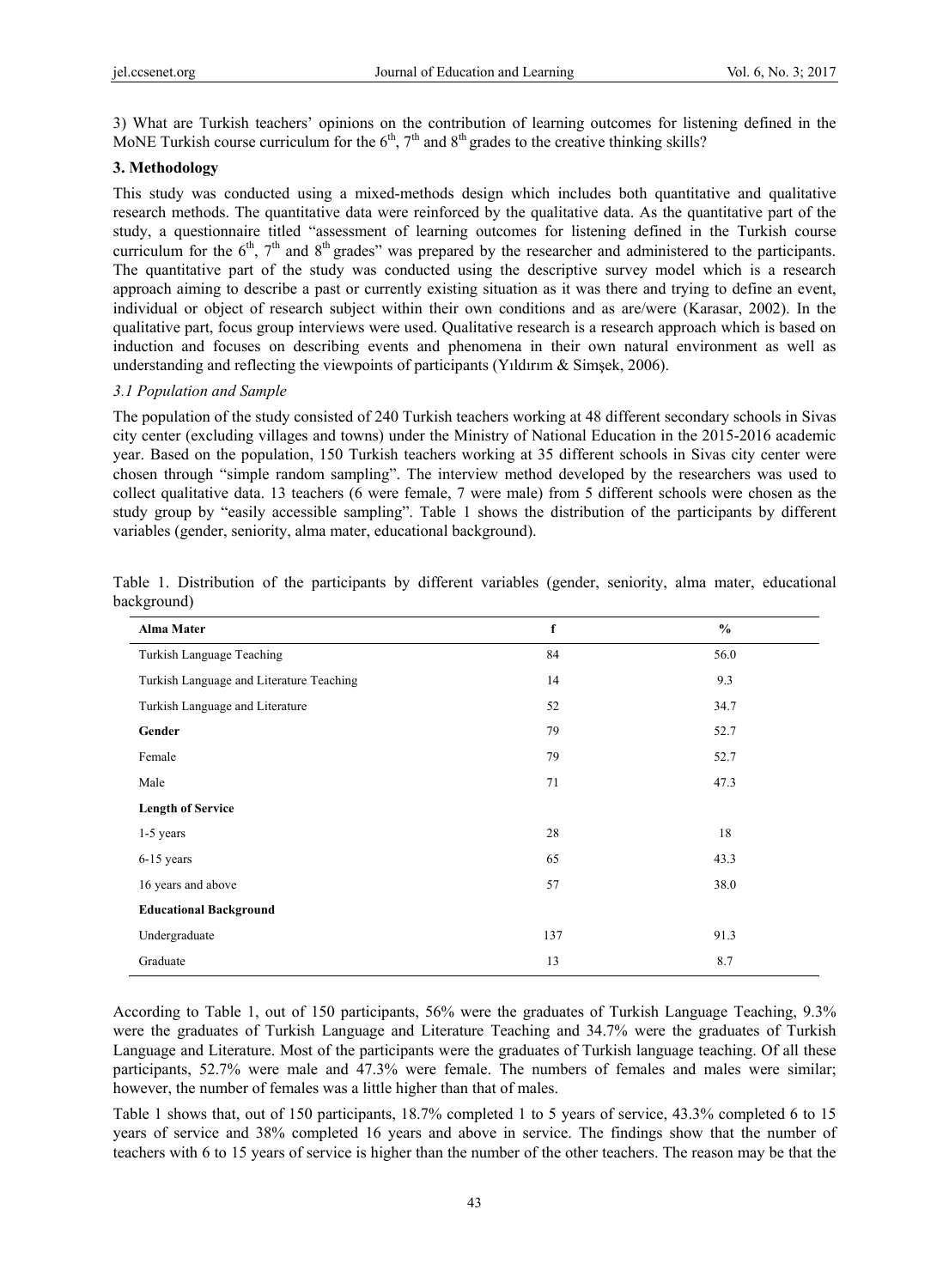study was conducted mostly in the city center, thus the participants had already served at different places before they were assigned to the city center.

Table 1 also shows that 8.7% of the teachers had a graduate degree, while 91.3% had an undergraduate degree. We can say that the number of teachers with a graduate degree is less than those with an undergraduate degree.

# *3.2 Data Collection*

Following the literature review conducted by the researcher, 42 learning outcomes defined in the MoNE Turkish course curriculum (2006) were used to prepare a questionnaire. The questionnaire was submitted to the opinion of three experts. Following the administration of the questionnaire, interviews were held with the participants to see whether the results were consistent with each other.

The 5-column 4-space approach was adopted in order to determine the range of arithmetic means. The range was found to be 4/5=0.8. It was interpreted as follows:

1.00-1.79: Strongly disagree

1.80-2.59: Disagree

2.60-3.39: Neutral

3.40-4.19: Agree

4.20-5.00: Strongly Agree

As a result of the analysis of 42 outcomes, the Cronbach's Alpha reliability coefficient  $(\alpha)$  of the questionnaire was found to be 0.968.

As a result of the literature review, a semi-structured "teacher interview form" was designed by the researcher to be used in the qualitative part of the study. The form was submitted to the opinion of three faculty members specialized in Turkish language teaching and educational sciences from the Faculty of Education of Cumhuriyet University. The form was revised based on criticisms and recommendations. The semi-structured interview form was pre-administered to 5 teachers not included in the study group and the items were revised into final form. One of the five questions on the interview form was as follows:

1) What do you think about the effect of learning outcomes for listening defined in the Turkish course curriculum for the  $6<sup>th</sup>$ ,  $7<sup>th</sup>$  and  $8<sup>th</sup>$  grades on the development of creative thinking skills of the students?

- Are there any outcomes for coming up with a new product? Please explain?

- Do you think listening outcomes can help students improve their skills of thinking differently and breaking down prejudices? Please explain?

- Do you think students can think flexibly and improve their ability of synthesis by means of the listening outcomes? Please explain?

- Are there any outcomes that will arouse students' curiosity and encourage them to investigate? Please explain?

The questionnaire titled "Assessment of Learning Outcomes for Listening Defined in the Turkish Course Curriculum" was used to collect quantitative data. The questionnaire was administered at 35 secondary schools in Sivas and its districts under the Ministry of National Education in February and March 2016. The qualitative data were collected in the spring semester of the 2015-2016 academic year. To prevent data loss, a record device was used during the interviews. Attention was paid to provide an environment in which the participants could feel comfortable and relaxed and express their opinions freely. A suitable interaction environment was provided.

# *3.3 Data Analysis*

The data obtained from the questionnaire "Assessment of Learning Outcomes for Listening Defined in the Turkish Course Curriculum" were analyzed using SPSS Statistics 23. The data analysis was conducted using frequencies, arithmetic means, percentages and the Chi-Square test. The quantitative data obtained through the "Teacher Interview Form" were analyzed using the content analysis method.

# **4. Findings and Interpretation**

## *4.1 Findings of the Quantitative Data*

Table 2 shows the findings obtained from the opinions of Turkish teachers on the contribution of learning outcomes for listening defined in the MoNE Turkish course curriculum for the  $6<sup>th</sup>$ ,  $7<sup>th</sup>$  and  $8<sup>th</sup>$  grades to the development creative thinking skills (CTS).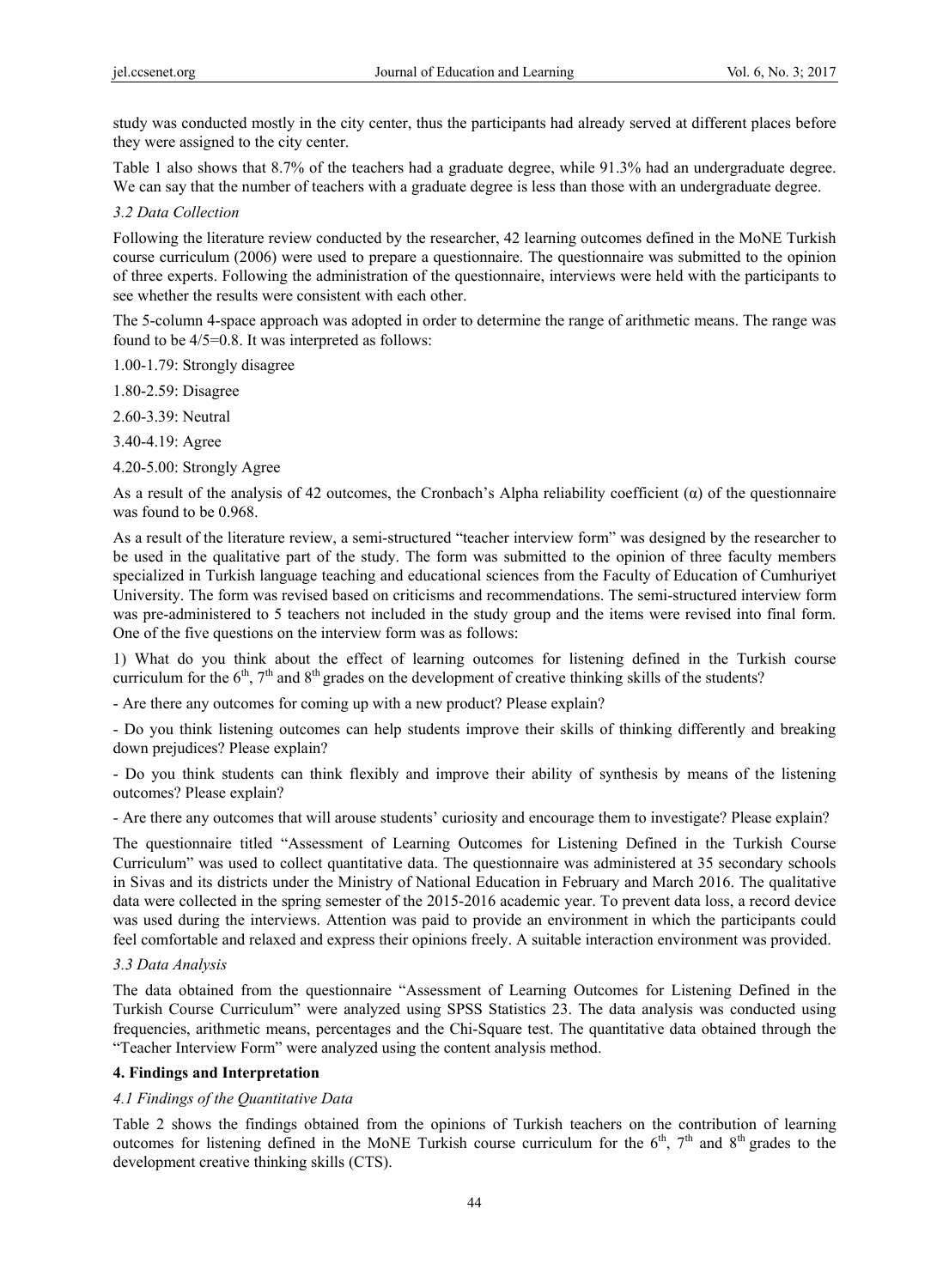|                | $\mathbf N$ | Minimum | Maksimum | $\overline{\text{X}}$ | $\mathbf{S}\mathbf{s}$ |
|----------------|-------------|---------|----------|-----------------------|------------------------|
| k1             | 150         | 1,00    | 5,00     | 3,85                  | 1,06                   |
| k2             | 150         | 1,00    | 5,00     | 3,82                  | 1,02                   |
| k3             | 150         | 1,00    | 5,00     | 4,08                  | ,96                    |
| k4             | 150         | 1,00    | 5,00     | 3,99                  | ,93                    |
| k5             | 150         | 1,00    | 5,00     | 4,16                  | ,83                    |
| $k6$           | 150         | 1,00    | 5,00     | 4,18                  | ,76                    |
| k7             | 150         | 1,00    | 5,00     | 4,22                  | ,68                    |
| $\rm k8$       | 150         | 1,00    | 5,00     | 4,24                  | ,79                    |
| $k9$           | 150         | 1,00    | 5,00     | 4,16                  | ,81                    |
| $k10$          | 150         | 1,00    | 5,00     | 4,24                  | ,80                    |
| $k11$          | 150         | 1,00    | 5,00     | 4,24                  | ,81                    |
| $\rm k12$      | 150         | 1,00    | 5,00     | 4,18                  | $,87$                  |
| k13            | 150         | 1,00    | 5,00     | 4,22                  | ,86                    |
| $k14$          | 150         | 1,00    | 5,00     | 4,19                  | ,85                    |
| $k15$          | 150         | 1,00    | 5,00     | 4,33                  | , 72                   |
| k16            | 150         | 1,00    | 5,00     | 4,24                  | ,76                    |
| $\rm k17$      | 150         | 1,00    | 5,00     | 4,17                  | ,92                    |
| $\mathbf{k}18$ | 150         | 1,00    | 5,00     | 4,34                  | ,67                    |
| k19            | 150         | 1,00    | 5,00     | 4,47                  | ,69                    |
| k20            | 150         | 1,00    | 5,00     | 4,46                  | ,67                    |
| $k21$          | 150         | 1,00    | 5,00     | 4,39                  | ,71                    |
| k22            | 150         | 1,00    | 5,00     | 4,46                  | ,65                    |
| k23            | 150         | 1,00    | 5,00     | 4,34                  | ,68                    |
| k24            | 150         | 1,00    | 5,00     | 4,36                  | ,68                    |
| k25            | 150         | 1,00    | 5,00     | 4,31                  | $,72$                  |
| k26            | 150         | 1,00    | 5,00     | 4,09                  | ,90                    |
| $\rm k27$      | 150         | 1,00    | 5,00     | 4,30                  | ,70                    |
| k28            | 150         | 1,00    | 5,00     | 4,24                  | ,82                    |
| k29            | 150         | 1,00    | 5,00     | 3,68                  | 1,07                   |
| k30            | 150         | 1,00    | 5,00     | 4,03                  | ,90                    |
| k31            | 150         | 1,00    | 5,00     | 4,06                  | ,89                    |
| k32            | 150         | 1,00    | 5,00     | 3,92                  | 1,08                   |
| k33            | 150         | 1,00    | 5,00     | 4,27                  | ,74                    |
| k34            | 150         | 1,00    | 5,00     | 4,20                  | ,78                    |
| k35            | 150         | 1,00    | 5,00     | 3,82                  | 1,10                   |
| k36            | 150         | 1,00    | 5,00     | 3,74                  | 1,09                   |
| k37            | 150         | 1,00    | 5,00     | 4,15                  | ,80                    |
| k38            | 150         | 1,00    | 5,00     | 4,03                  | ,90                    |
| k39            | 150         | 1,00    | 5,00     | 4,07                  | ,99                    |
| $\mbox{k}40$   | 150         | 1,00    | 5,00     | 4,09                  | ,99                    |

Table 2. Teachers' opinions on the contribution of listening outcomes to the development of CTS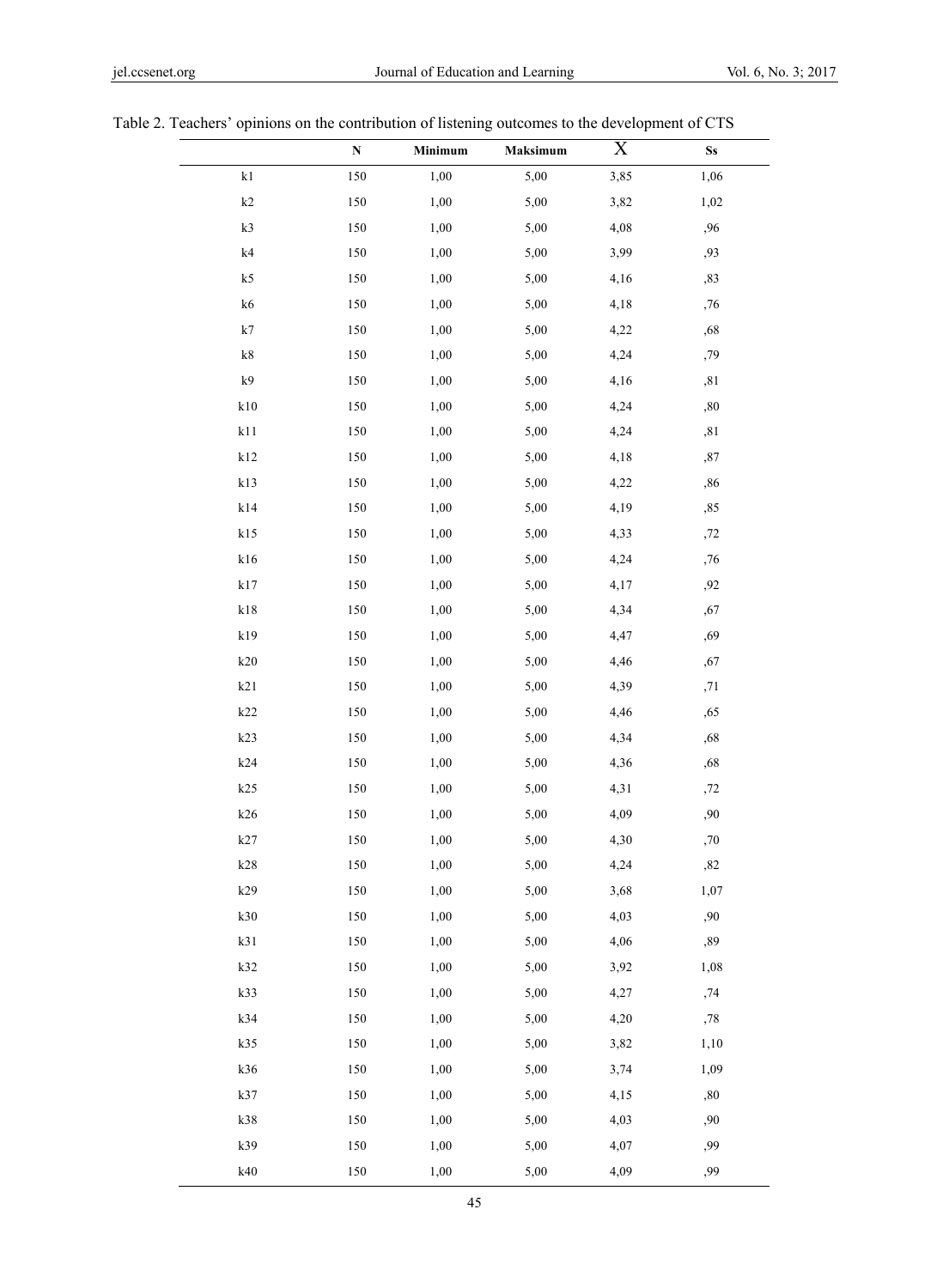| k41             | 150 | 00.1 | 5,00 | 4,10 | ,93  |  |
|-----------------|-----|------|------|------|------|--|
| k42             | 150 | 1,00 | 5,00 | 3,82 | 1,12 |  |
| Overall average | 150 | 00.1 | 5,00 | 4,15 | ,57  |  |

According to Table 2, teachers think that o1: "Listen the speaker patiently and respectfully without interrupting"  $({\overline{X}}=3.85)$ , o2: "Listen/watch the speaker without disturbing the others" ( ${\overline{X}}=3.82$ ) and o4: "Use listening/watching methods and techniques" ( $\bar{X}=3.99$ ) contribute to the development of creative thinking skills. People with creative thinking skills are those that can communicate effectively. The answers of the teachers show that they agree with this opinion. The teachers' opinions on o3: "Begin to speak to ask a question and express an opinion at the proper time" ( $\bar{X}$ =4.08) also show that they agree with the contribution of listening outcomes to creative thinking skills. Asking questions and expressing opinions are among the rules that need to be observed for proper communication. The teachers also expressed that they "Agree" with the contribution of o5: "Make sense of the words and phrases from the context of what they have listened to/watched" ( $\bar{X}$ =4.16) and 06: "Recognize the key words in what have listened to/watched" ( $\bar{X}$ =4.18) to creative thinking skills.

The ability to make sense of the words and phrases from the context of a text and to recognize the key words in texts is an important factor that develops creative thinking skills. On completion of these outcomes, student will try to come to their own conclusions by analyzing instead of merely receiving learning passively. To do this, they will need to understand a passage and interpret it. By means of this activity, students can have the opportunity to improve themselves.

The teachers expressed that they "Strongly agree" with the contribution of o7: "Determine the subject of what they have listened to" ( $\bar{X}$ =4.22) to the development of creative thinking skills. Similarly, they "Strongly agreed" that 08: "Find the main idea of what they have listened to"  $({\overline{X}}=4.24)$  contributes to creative thinking skills.

The teachers expressed that they "Strongly agree" with the contribution of o10: "Find the plot, place, time, characters, entities and the related elements in what they have listened to/watched" ( $\bar{X}$ =4.24) and o11: "Find the cause and effect relations in what they have listened to/watched" ( $\bar{X}$ =4.24) to the development of creative thinking skills. They also "Agreed" with the contribution of o12: "Find the purpose-effect relations in what they have listened to/watched" ( $\bar{X}$ =4.18) to creative thinking skills.

The teachers expressed that they "Agree" with the contribution of o9: "Find the supporting ideas/senses in what they have listened to/watched" ( $\bar{X}$ =4.16) and 014: "Summarize what they have listened to/watched in a logical and chronological order" ( $\bar{X}$ =4.19) to the development of creative thinking skills.

The teachers also "Strongly agreed" that o13: "Find the implicit meaning in what they have listened to/watched"  $({\overline{X}}=4.22)$ , o15: "Ask questions about what they have listened to/watched" ( ${\overline{X}}=4.33$ ) and o16: "Answer the questions about what they have listened to/watched" ( $\bar{X}=4.24$ ) contribute to the development of creative thinking skills.

They also expressed that they "Strongly agree" with the contribution of o18: "Make comparisons in the context of what they have listened to/watched"  $(\bar{X}=4.34)$ , o19: "Interpret the emotions, ideas and dreams by putting themselves in the shoes of the characters and other elements" ( $\bar{X}$ =4.47), o20: "Find different solutions to the problems mentioned in what they have listened to/watched" ( $\overline{X}$ =4.46), o21: "Make predictions about what they have listened to/watched based on the clues" ( $\bar{X}$ =4.39) and o22: "Set up what happens before and after what they have listened to/watched."  $(\overline{X}=4.46)$  to the development of creative thinking skills.

The teachers "Agreed" that o17: "Recognize the subjective and objective judgements in what they have listened to/watched." ( $\bar{X}$ =4.17) contributes to the development of creative thinking skills.

The teachers also expressed that they "Strongly agree" with the contribution of o23: "Find the relationship between the title/name and content of what they have listened to/watched." ( $\bar{X}$ =4.34), o24: "Find different titles to the passage they have listened to/watched." ( $\overline{X}$ =4.36), and o25: "Establish relationship between visual/audio elements and what they have listened to/watched." ( $\overline{X}$ =4.31) to the development of creative thinking skills.

They also "Strongly agreed" that o27: "Express the feelings they get after reading a poem." ( $\bar{X}$ =4.30) and o28: "Compares what they have listened to/watched with their everyday lives." ( $\bar{X}$ =4.24) contribute to the development of creative thinking skills.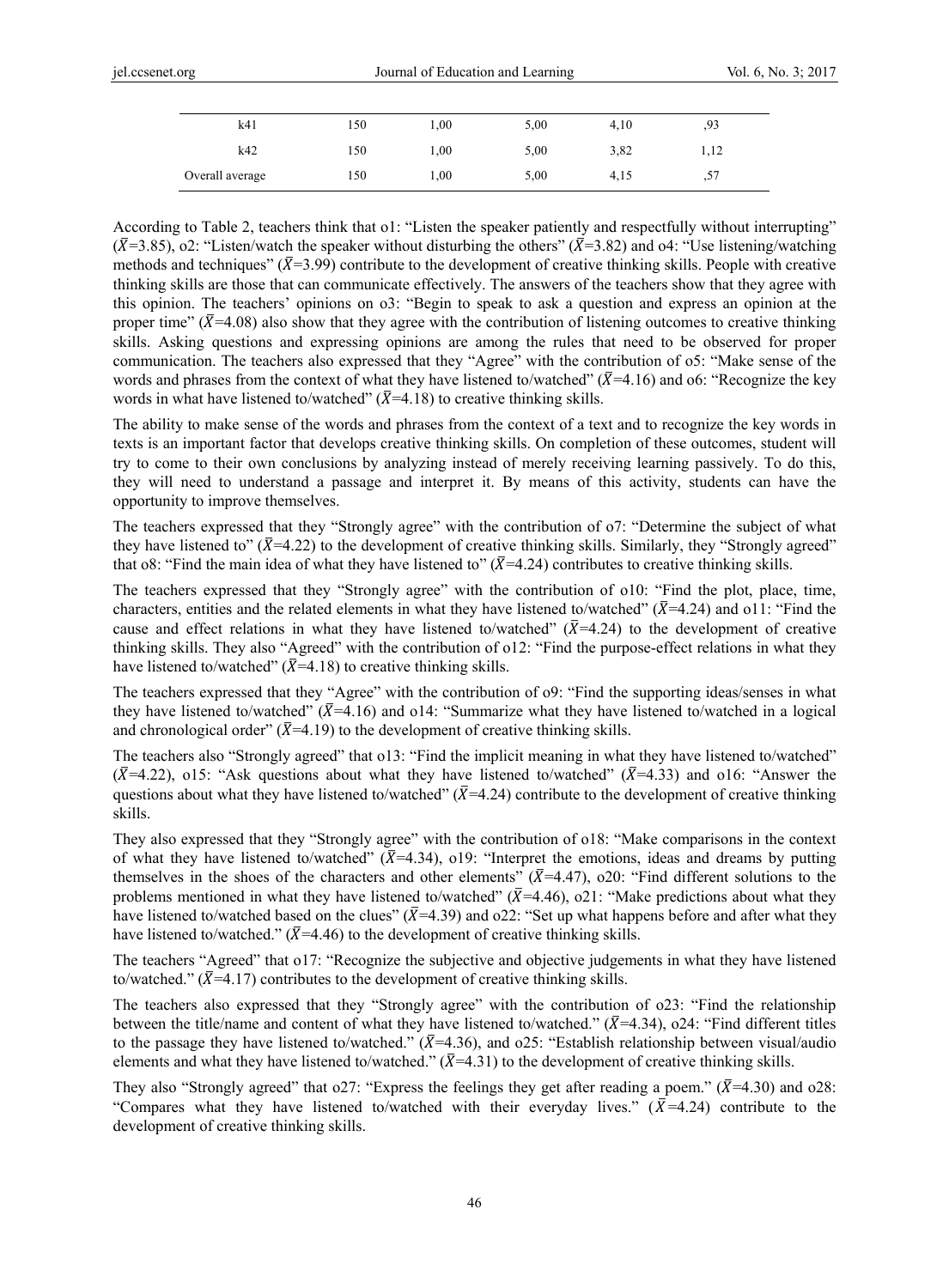The teachers also expressed that they "Agree" with the contribution of o26: "Distinguish the difference of poetic language."  $(\bar{X}=4.09)$  and o29: "Obtain information about the characters, topic or author/poet of what they have listened to/watched." ( $\overline{X}$ =3.68) to the development of creative thinking skills.

The teachers expressed that they "Agree" with the contribution of o30: "Assess what they have listened to/watched in terms of language and expression."  $(\bar{X}=4.03)$ , o31: "Assess what they have listened to/watched in terms of content."  $(\bar{X}=4.06)$  and o32: "Assess the speaker's use of the tone of voice and body language."  $({\overline{X}}=3.92)$  to the development of creative thinking skills.

They also "Strongly agreed" that o33: "Comprehend the semantic relations among words and give examples of semantically related words." ( $\bar{X}$ =4.27) and 034: "Use the words in the same conceptual field by taking account of semantic differences."  $(\bar{X}=4.20)$  contribute to the development of creative thinking skills.

The teachers expressed that they "Agree" with the contribution of o35: "Use the puzzling descriptions of nursery rhymes and riddles" ( $\bar{X}$ =3.82) and o36: "Memorizes poetic expressions such as poems, folk songs and songs."  $(\bar{X}=3.74)$  to the development of creative thinking skills. They also "Agreed" that o37: "Use the words, idioms and proverbs in what they have listened to/watched in a sentence" ( $\bar{X}$ =4.15) contributes to the development of creative thinking skills.

The teachers also stated that they "Agree" with the contribution of o38: "Add the new words to their personal lexicon based on what they have listened to/watched."  $(\bar{X}=4.03)$  and 039: "Participate in art and science activities appropriate to their age and level." ( $\bar{X}$ =4.07) to the development of creative thinking skills.

They also expressed that they "Agree" with the contribution of o40: "Participate in poem, story and fairy tale recitals." ( $\bar{X}$ =4.09) and 041: "Follow what they need and want to do." ( $\bar{X}$ =4.10) to the development of creative thinking skills. They also "Agreed" that o42: "Create a personal archive of cassettes, CDs, movies etc."  $(\bar{X}=3.82)$ contributes to the development of creative thinking skills.

The following are the findings regarding the question "Do the opinions of Turkish teachers on the contribution of learning outcomes for listening defined in the MoNE Turkish course curriculum for the  $6<sup>th</sup>$ ,  $7<sup>th</sup>$  and  $8<sup>th</sup>$  grades to the development of creative thinking skills change depending on gender, seniority, alma mater and educational background?"

#### *a) Gender*

Table 3 shows the findings regarding the teachers' opinions on the contribution of listening outcomes to the CTS based on their gender.

|              |        |               | <b>Strongly Disagree</b> | <b>Disagree</b>  | <b>Neutral</b> | Agree | <b>Strongly Agree</b> | <b>Total</b> |
|--------------|--------|---------------|--------------------------|------------------|----------------|-------|-----------------------|--------------|
|              | Male   | $\mathbf f$   | $\boldsymbol{0}$         | $\boldsymbol{0}$ | $\overline{4}$ | 34    | 41                    | 79           |
| Gender       |        | $\frac{0}{0}$ | $0.0\%$                  | $0.0\%$          | 5.1%           | 43.0% | 51.9%                 | 100.0%       |
|              |        | $\mathbf f$   | $\mathbf{1}$             | $\mathbf{1}$     | 5              | 34    | 30                    | 71           |
|              | Female | $\%$          | 1.4%                     | 1.4%             | $7.0\%$        | 47.9% | 42.3%                 | 100.0%       |
| <b>Total</b> |        | $\mathbf f$   | $\mathbf{1}$             | $\mathbf{1}$     | 9              | 68    | 71                    | 150          |
|              |        | $\frac{0}{0}$ | 0.7%                     | 0.7%             | $6.0\%$        | 45.3% | 47.3%                 | 100.0%       |

Table 3. Turkish teachers' opinions on the creative thinking skills based on their gender

According to Table 3, most of the teachers agree that listening outcomes contribute to the development of creative thinking skills. 45.3% of the teachers showed a high level of agreement with the contribution of listening outcomes to creative thinking skills, while 47.3% showed a very high level of agreement. The table also shows that 43% of the male teachers showed a high level of agreement with the listening outcomes' contribution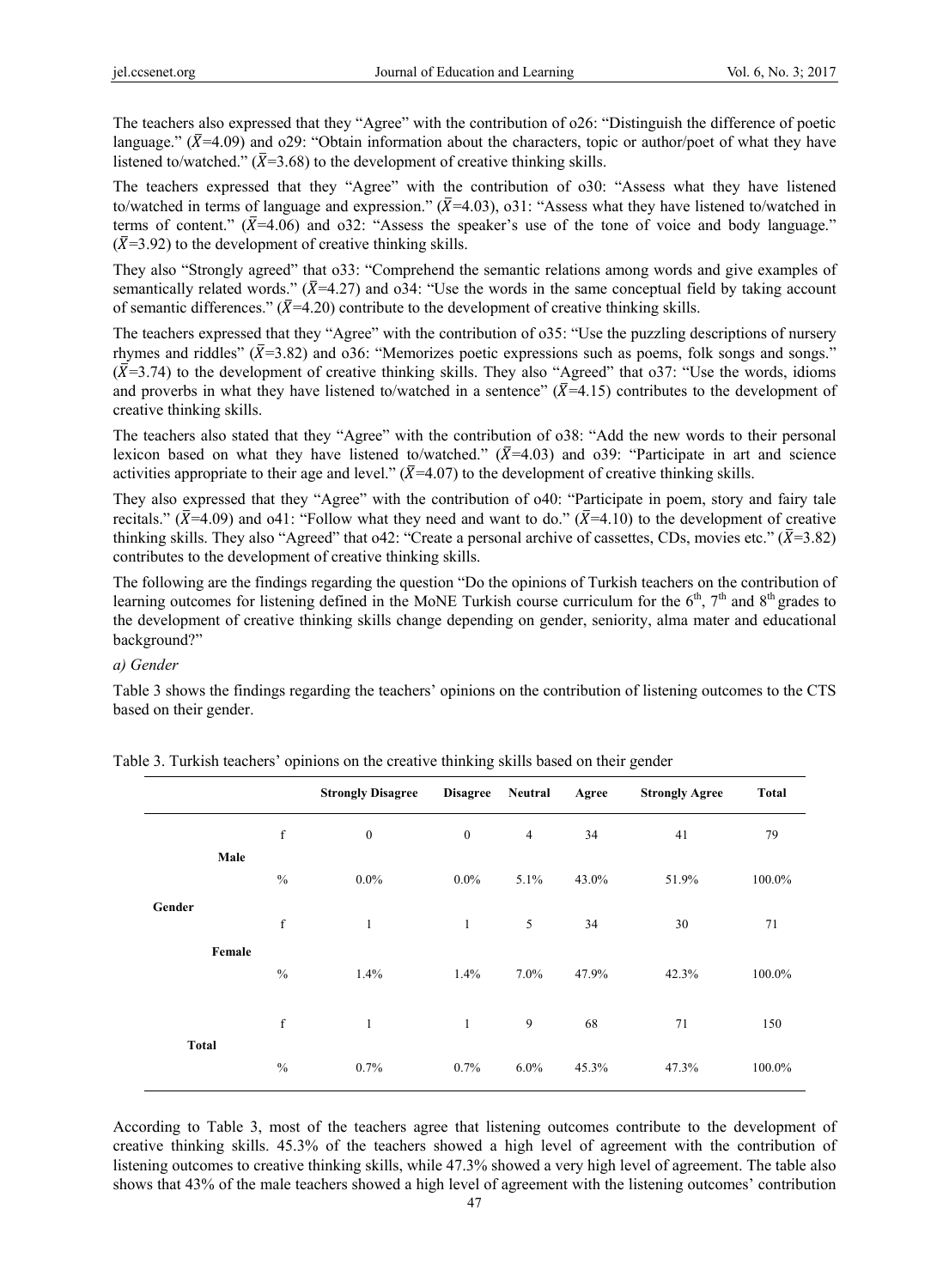to creative thinking skills, while 51.9% showed a very high level of agreement. 47.9% of the female teachers showed high level agreement with the contribution of listening outcomes to creative thinking skills, while 42.3% showed very high level agreement.

Table 4 shows the results of the chi-square test regarding the contribution of listening outcomes of the Turkish course to the development of creative thinking skills based on the genders of participants.

|                           | Value           | <b>Ss</b> | D    |
|---------------------------|-----------------|-----------|------|
| Chi-Square $(\chi^2)$     | $3.398^{\rm a}$ | 4         | .494 |
| <b>Likelihood Ratio</b>   | 4.168           | 4         | .384 |
| <b>Linear Association</b> | 2.721           |           | .099 |
| N                         | 150             |           |      |

Table 4. The results of the Chi-Square Test based on the genders of Turkish teachers

The results of the Chi-Square test conducted to determine whether there is a difference between the opinions of Turkish teachers on the contribution of listening outcomes to the development of CTS based on gender show that there is no significant difference in the opinions based on gender ( $\chi$ 2(4)=.494, p>0.05).

# *b) Length of Service (Seniority)*

Table 5 shows the opinions of Turkish teachers on the contribution of listening outcomes of the Turkish course to the development of creative thinking skills based on their length of service.

|                |                       |               | <b>Strongly</b><br><b>Disagree</b> | <b>Disagree</b>  | <b>Neutral</b> | Agree | <b>Strongly</b><br>Agree | <b>Total</b> |
|----------------|-----------------------|---------------|------------------------------------|------------------|----------------|-------|--------------------------|--------------|
|                |                       | f             | $\mathbf{0}$                       | $\mathbf{0}$     | 5              | 8     | 15                       | 28           |
|                | $1-5$                 | $\%$          | $0.0\%$                            | $0.0\%$          | 17.9%          | 28.6% | 53.6%                    | 100.0%       |
| Length of      | $6 - 15$              | f             | $\boldsymbol{0}$                   | $\boldsymbol{0}$ | 3              | 31    | 31                       | 65           |
| <b>Service</b> |                       | $\frac{0}{0}$ | $0.0\%$                            | $0.0\%$          | 4.6%           | 47.7% | 47.7%                    | 100.0%       |
|                | 16 years and<br>above | f             | 1                                  | 1                | 1              | 29    | 25                       | 57           |
|                |                       | $\frac{0}{0}$ | 1.8%                               | 1.8%             | 1.8%           | 50.9% | 43.9%                    | 100.0%       |
|                | <b>Total</b>          | f             | 1                                  | -1               | 9              | 68    | 71                       | 150          |
|                |                       | $\%$          | 0.7%                               | 0.7%             | $6.0\%$        | 45.3% | 47.3%                    | 100.0%       |

Table 5. Opinions of Turkish teachers based on their length of service

Table 5 shows that most of the teachers with a length of service of 16 years and above agreed with the contribution of listening outcomes to the development of creative thinking skills. Of all teachers, 45.3% showed a high level of agreement with the contribution of outcomes to the relevant skills, while 47.3% showed a very high level of agreement. The table also shows that 28.6% of the teachers with a length of service from 1 to 5 years showed a high level agreement with the contribution of these outcomes to creative thinking skills, while 53.6% showed a very high level agreement. Out of the teachers with a length of service from 6 to 15 years, 47.7% showed a high level agreement with such contribution, while 47.7% showed a very high level agreement. Moreover, out of the teachers with a length of service of 16 years and above, 50.9% showed a high level agreement with such contribution, while 43.9% showed a very high level agreement.

Table 6 shows the results of the chi-square test regarding the contribution of listening outcomes of the Turkish course to the development of creative thinking skills based on the length of service of the participants.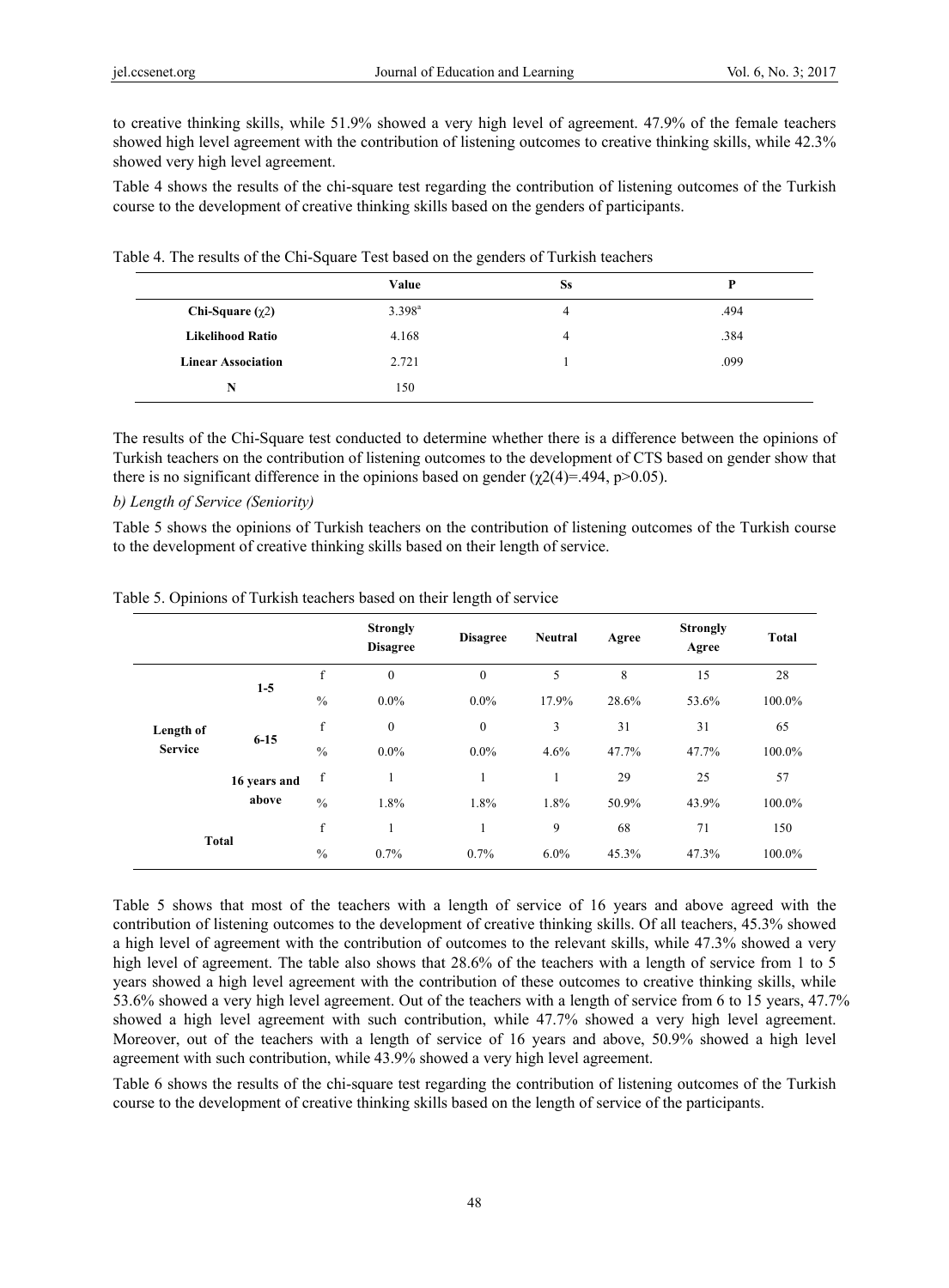|                           | Value      | <b>Ss</b> | p    |
|---------------------------|------------|-----------|------|
| Chi-Square $(\chi^2)$     | $14.323^a$ | 8         | .074 |
| <b>Likelihood Ratio</b>   | 13.565     | 8         | .094 |
| <b>Linear Association</b> | .107       |           | .743 |
| N                         | 150        |           |      |

Table 6. The results of the Chi-Square Test based on the length of service of Turkish teachers

The results of the Chi-Square test conducted to determine whether there is a difference between the opinions of Turkish teachers on the contribution of listening outcomes to the development of CTS based on the length of service show that there is no significant difference in the opinions based on the length of service of the participants ( $χ2(8)=0.074$ , p>0.05).

## *c) Alma Mater*

Table 7 shows the opinions of Turkish teachers on the contribution of listening outcomes of the Turkish course to the development of creative thinking skills based on their alma mater.

|  |  | Table 7. Opinions of Turkish teachers based on their alma mater |
|--|--|-----------------------------------------------------------------|
|--|--|-----------------------------------------------------------------|

|            |                                    |               | <b>Strongly</b><br><b>Disagree</b> | <b>Disagree</b>  | <b>Neutral</b> | Agree   | <b>Strongly</b><br>Agree | <b>Total</b> |
|------------|------------------------------------|---------------|------------------------------------|------------------|----------------|---------|--------------------------|--------------|
|            | Turkish Language<br>Teaching       | $\mathbf f$   | $\mathbf{0}$                       | $\overline{0}$   | 7              | 34      | 43                       | 84           |
|            |                                    | $\frac{0}{0}$ | $0.0\%$                            | $0.0\%$          | 8.3%           | 40.5%   | 51.2%                    | 100.0%       |
|            | Turkish Language and               | $\mathbf f$   | $\mathbf{0}$                       | $\boldsymbol{0}$ | 1              | 6       | 7                        | 14           |
| Department | Literature Teaching                | $\%$          | $0.0\%$                            | $0.0\%$          | 7.1%           | 42.9%   | 50.0%                    | 100.0%       |
|            | Turkish Language and<br>Literature | f             | 1                                  | Ι.               | л.             | 28      | 21                       | 52           |
|            |                                    | $\frac{0}{0}$ | 1.9%                               | 1.9%             | 1.9%           | 53.8%   | 40.4%                    | 100.0%       |
|            |                                    | $\mathbf f$   | $\mathbf{1}$                       | 1                | 1              | 9       | 68                       | 71           |
|            | <b>Total</b>                       | $\frac{0}{0}$ | 0.7%                               | 0.7%             | 0.7%           | $6.0\%$ | 45.3%                    | 47.3%        |

Table 7 reveals that most of the participants agreed with the contribution of listening outcomes to the development of creative thinking skills. Of all teachers, 6% showed a high level of agreement with the contribution of outcomes to the relevant skills, while 45.3% showed a very high level of agreement. The table also shows that 40.5% of the graduates of Turkish Language Teaching showed a high level agreement with the contribution of these outcomes to creative thinking skills, while 51.2% showed a very high level agreement. Out of the graduates of Turkish Language and Literature Teaching, 42.9% showed a high level agreement with such contribution, while 50% showed a very high level agreement. Moreover, out of the graduates of Turkish Language and Literature, 53.8% showed a high level agreement with such contribution, while 40.4% showed a very high level agreement.

Table 8 shows the results of the chi-square test regarding the contribution of listening outcomes of the Turkish course to the development of creative thinking skills based on the alma mater of the participants.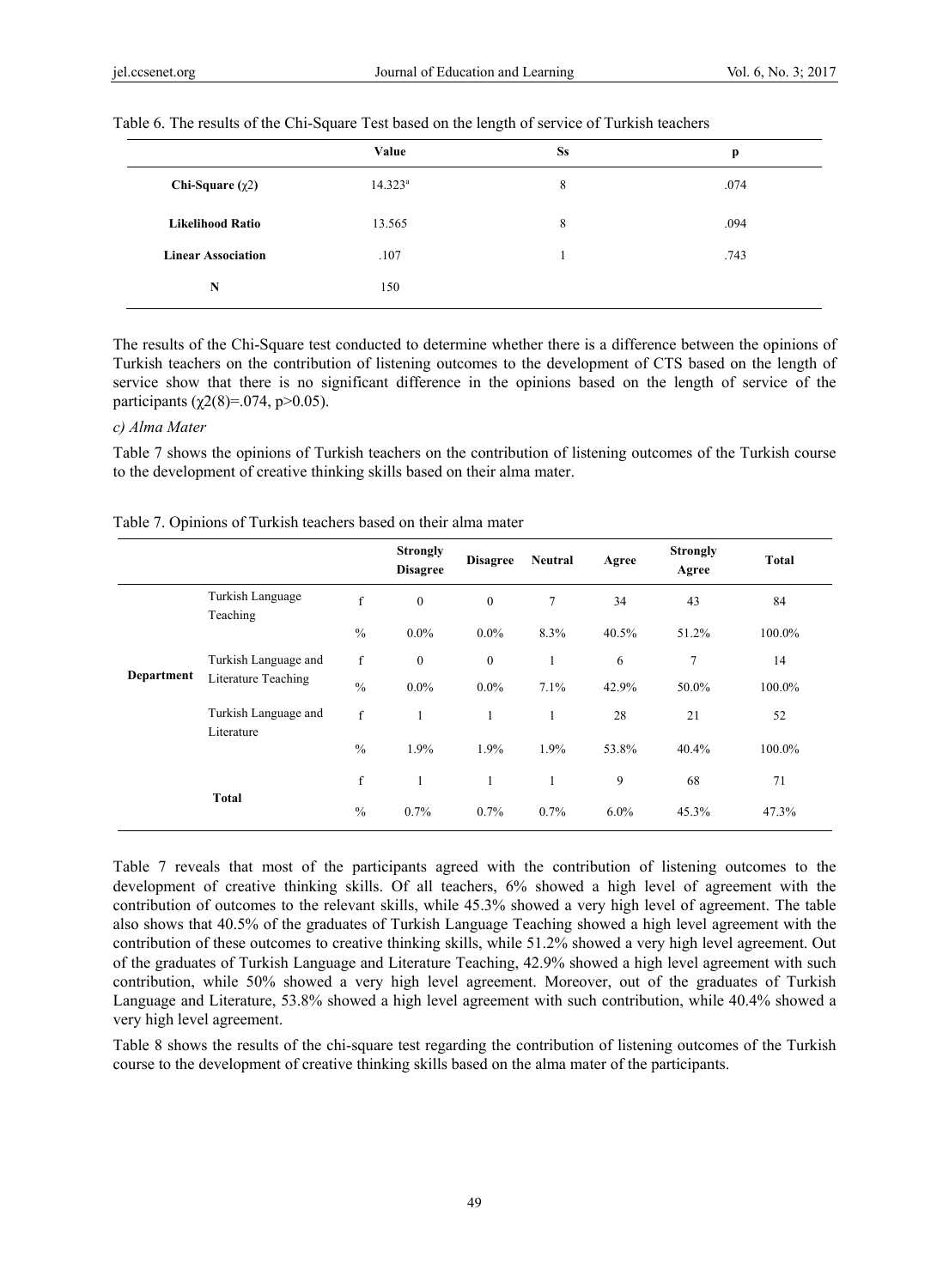|                           | Value           | <b>Ss</b> | P    |
|---------------------------|-----------------|-----------|------|
| Chi-Square $(\chi^2)$     | $8.105^{\rm a}$ | 8         | .423 |
| <b>Likelihood Ratio</b>   | 9.002           | 8         | .342 |
| <b>Linear Association</b> | 1.264           |           | .261 |
| N                         | 150             |           |      |

Table 8. The results of the Chi-Square Test based on the alma mater of Turkish teachers

The results of the Chi-Square test conducted to determine whether there is a difference between the opinions of Turkish teachers on the contribution of listening outcomes to the development of CTS based on the alma mater of the participants show that there is no significant difference in the opinions based on the alma mater  $(\gamma 2(8)=.423, p>0.05)$ .

#### *d) Educational Background*

Table 9 shows the opinions of Turkish teachers on the contribution of listening outcomes of the Turkish course to the development of creative thinking skills based on their educational background.

|  |  |  | Table 9. Opinions of Turkish teachers based on their educational background |
|--|--|--|-----------------------------------------------------------------------------|
|  |  |  |                                                                             |

|                                  |               |               | <b>Strongly Disagree</b> | <b>Disagree</b> | Neutral        | Agree          | <b>Strongly Agree</b> | <b>Total</b> |
|----------------------------------|---------------|---------------|--------------------------|-----------------|----------------|----------------|-----------------------|--------------|
| Educational<br><b>Background</b> | Undergraduate | f             |                          |                 | 7              | 61             | 67                    | 137          |
|                                  |               | $\frac{0}{0}$ | 0.7%                     | 0.7%            | 5.1%           | 44.5%          | 48.9%                 | 100.0%       |
|                                  | Graduate      | f             | $\boldsymbol{0}$         | $\mathbf{0}$    | $\overline{2}$ | $\overline{7}$ | 4                     | 13           |
|                                  |               | $\frac{0}{0}$ | $0.0\%$                  | $0.0\%$         | 15.4%          | 53.8%          | 30.8%                 | 100.0%       |
| <b>Total</b>                     |               | f             |                          |                 |                | 9              | 68                    | 71           |
|                                  |               | $\frac{0}{0}$ | 0.7%                     | 0.7%            | 0.7%           | $6.0\%$        | 45.3%                 | 47.3%        |

Table 9 reveals that most of the participants agreed with the contribution of listening outcomes to the development of creative thinking skills. Of all teachers, 6.0% showed a high level of agreement with the contribution of outcomes to the relevant skills, while 45.3% showed a very high level of agreement. The table also shows that 44.5% of the teachers with an undergraduate degree showed a high level agreement with the contribution of these outcomes to creative thinking skills, while 48.9% showed a very high level agreement. Out of the teachers with a graduate degree, 53.8% showed a high level agreement with such contribution, while 30.8% showed a very high level agreement.

Table 10 shows the results of the chi-square test regarding the contribution of listening outcomes of the Turkish course to the development of creative thinking skills based on the educational background of the participants.

Table 10. The results of the Chi-Square Test based on the educational background of Turkish teachers

|                           | Value           | <b>Ss</b>      | D    |
|---------------------------|-----------------|----------------|------|
| Chi-Square $(\chi^2)$     | $3.332^{\rm a}$ | 4              | .504 |
| <b>Likelihood Ratio</b>   | 3.027           | $\overline{4}$ | .553 |
| <b>Linear Association</b> | 1.520           |                | .218 |
| N                         | 150             |                |      |

The results of the Chi-Square test conducted to determine whether there is a difference between the opinions of Turkish teachers on the contribution of listening outcomes to the development of CTS based on the educational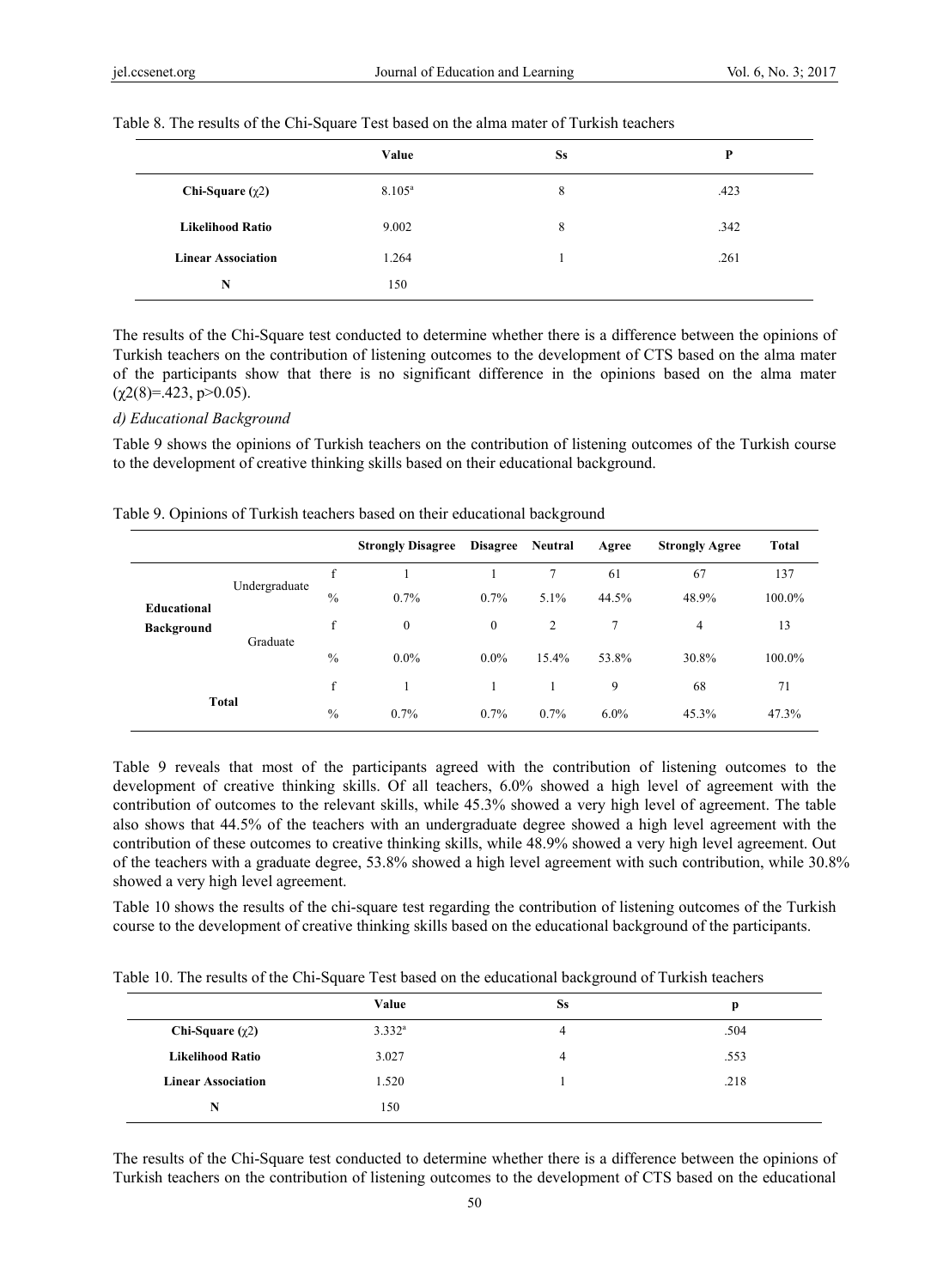background of the participants show that there is no significant difference in the opinions based on the educational background ( $\gamma$ 2(4)=.504, p>0.05).

# *4.2 Findings of the Qualitative Data*

The following categories were identified as a result of the interviews held with the teachers about their opinions on the contribution of listening outcomes defined in the Turkish course curriculum for the  $6<sup>th</sup>$ ,  $7<sup>th</sup>$  and  $8<sup>th</sup>$  grade students to the development of creative thinking skills:

- Listening outcomes and creativity
- Creative thinking
- Readiness level of students
- Development of thinking skills
- 4.2.1 Listening Outcomes and Creativity

As one of the four basic language skills, listening is important for the students to develop creative thinking skills. The learning outcomes for listening both improve the students' skills and encourage them to think creatively. Creative thinkers are expected to come up with new ideas. On completion of these outcomes, students will be able to come up with new and different ideas. According to the opinions of teachers, the learning outcomes for listening help students think multidimensionally and avoid rote-learning, just like the outcomes for reading, speaking and writing. The opinion of TE1, one of the teachers, on this issue was as follows:

"Students can come up with new and different ideas on completion of the learning outcomes for listening. One of them is to make a guess about what happens before and after a passage. I ask students to make a guess about what happens before and after a passage. They come up with different ideas upon achievement of this outcome." TE1

## 4.2.2 Creative Thinking

Creative thinking involves taking advantage of the problems, trying different solutions for these problems and coming up with new ideas. Those with creative thinking skills gain an important place in society. Since they are quick-minded and have leadership qualities, they are always appreciated by the people around them.

All the participants indicated that they considered creative thinking to be coming up with a new product. Most of the teachers viewed creative thinking as finding new solutions to the problems. In short, creative thinking was defined by the teachers as coming up with a new product, looking at problems from a different perspective and finding differences by relating the past with the future. TK3's opinion on this issue was as follows:

"*Creative thinking involves students finding solutions to an issue or problem from their own perspective, showing new approaches based on a text or coming up with their own products*." TK3

## 4.2.3 Readiness Level of Students

Readiness refers to a student's review of previously learned information before receiving new information. It involves the review of the previously learned information about a subject, and interpretation of what could be done with the new information. Creative thinking involves students completing the thoughts and entering into details. While entering into details, they come up with new ideas. Students must have prior knowledge of the subject in order to think in detail. Therefore, teachers ask them questions that can activate their prior knowledge of the relevant topic and encourage them to relate new information to existing knowledge.

During the interviews, half of the teachers stated that they probed the students' prior knowledge before reading a passage and defined the learning outcomes based on the passage. They also indicated that they acted in accordance with the outcomes appropriate for both the passage and the students. The teachers who did not look at the events from a single point of view took both the passage and the students into account. TE7's opinion on this issue was as follows:

"The most important factor that helped me chose the outcomes are the relationships established by the students between the existing and new knowledge. If the students are not able to establish intertextual relations, then I first remind them of the previous passage and measure their readiness level. After reminding them of their prior knowledge in a question and answer format, I read the new passage and expect them to relate it with the previous one. Then I write down the outcome as 'Students will be able to make comparisons about what they have listened to'." TE7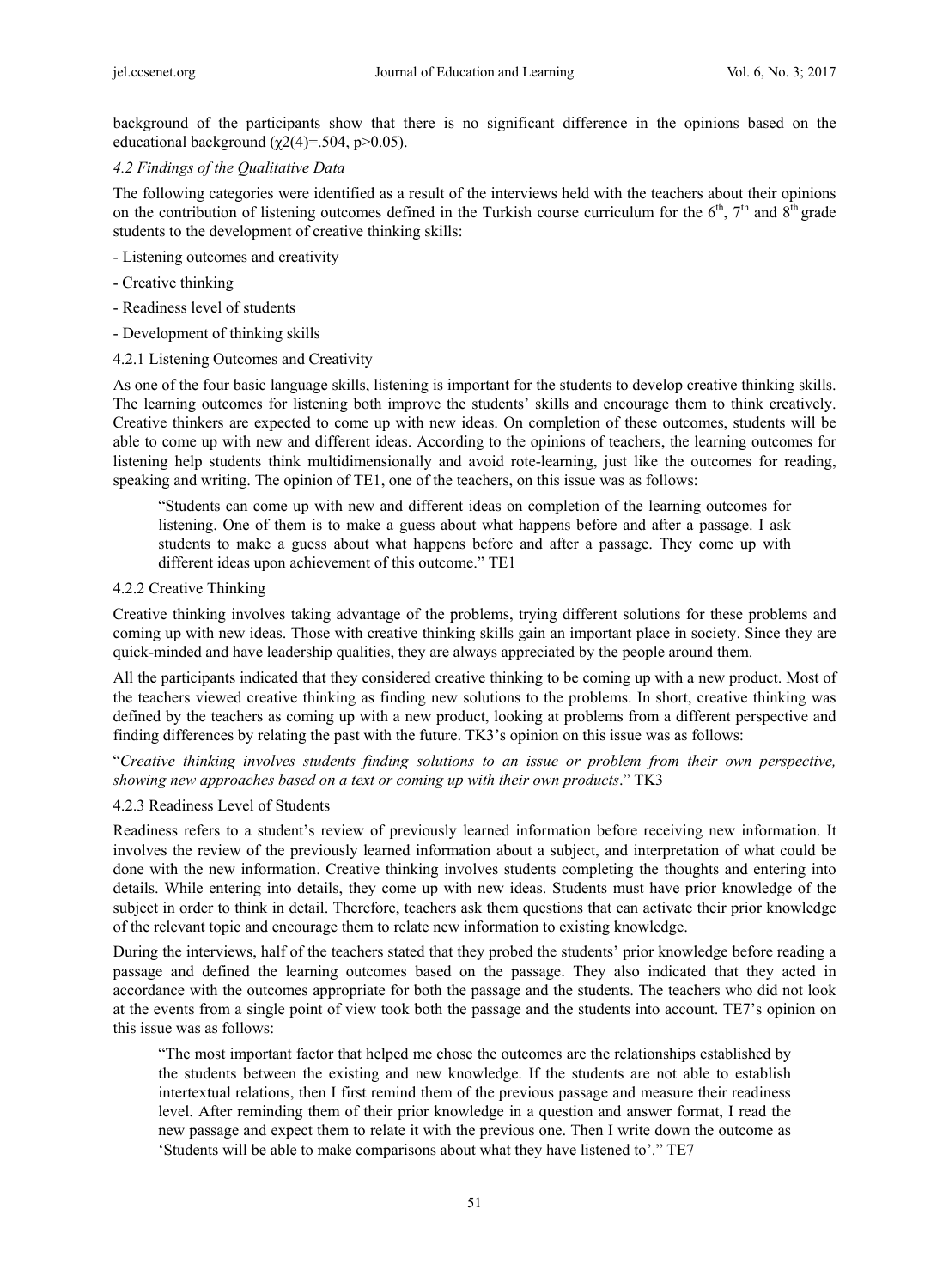# 4.2.4 Development of Thinking Skills

The participants of this study indicated that "critical thinking" and "reflective thinking skills" were also included in the learning outcomes for listening. Based on their opinions, one of these outcomes is "Interpret the emotions, ideas and dreams by putting themselves in the shoes of characters and other elements" and the other one is "Compares what they have listened to/watched with their life and daily life".

Just like creative thinking skills, critical and reflective thinking skills are among the higher-order thinking skills. Students with critical thinking skills look at the events from both positive and negative perspectives. They sort out useful information and make interpretations about the other information. At this stage, they can find deficiencies as well as coming up with new ideas. If we expect students to produce new and original ideas, we should first reveal their critical thinking skills. Reflective thinking skills involve students applying what they have learned to everyday life and learning lessons from the past. Students are expected to learn from their own experiences, find their mistakes and share the lessons they have learned with other people. The explanations given above reveal the importance of reflective and critical thinking. Gencel and Candan (2014) indicated that critical thinking tendency and reflective thinking skills were effective in the quality of teachers and the teaching-learning process.

The participants of this study said that students would able to develop themselves on completion of these outcomes. TE5's opinion on this issue was as follows:

"The learning outcomes for listening help students improve their critical thinking skills. The students can gain insight about what is right or wrong by putting themselves in the shoes of the characters in a passage. In this way, they can also do self-criticism." TE5

#### **5. Conclusion and Discussion**

The findings of this study show that the opinions of Turkish teachers about the contribution of listening outcomes defined in the Turkish course curriculum for  $6<sup>th</sup>$ ,  $7<sup>th</sup>$  and  $8<sup>th</sup>$  grade students to the development of creative thinking skills do not change depending on gender, seniority, alma mater and educational background. All teachers agreed that the listening outcomes defined in the MoNE Turkish course curriculum contributed to the development of creative thinking skills. The findings provide a proof that the outcomes are designed in a way to be useful for the students. Although teachers found the outcomes in the Turkish course curriculum sufficient, it is still recommended that they be developed.

In this study, interviews were held to receive the opinions of Turkish teachers on the contribution of listening outcomes defined in the MoNE Turkish course curriculum for  $6<sup>th</sup>$ ,  $7<sup>th</sup>$  and  $8<sup>th</sup>$  grade students to the development of creative thinking skills. The following categories were identified as a result of the interviews: 1) Listening outcomes and creativity, 2) Creative thinking, 3) Readiness level of students, 4) Development of thinking skills. The striking finding of this study is that the learning outcomes for listening contribute to the development of creative thinking skills, but the classroom activities are not enough. The activities identified in the curriculum or course books must be prepared and enriched by the curriculum developers and specialists in a way to allow for the achievement of these outcomes. Besides, the learning outcomes for listening must be more comprehensive than those for reading, writing and speaking skills, because there are not different outcomes that separate these four skills. We believe that it will help students improve themselves more, if the outcomes for listening are designed more comprehensively and focus is given to concrete examples. In this way, student will be able to come up with different ideas against the problems based on the passages. Listening passages are not included in the workbooks of the student, which is important in helping them develop their creative thinking skills. In this way, they will be able to make comments on a passage and predict what will happen at the end of it. Therefore, listening passages in the course books must be chosen from daily life, so that students will be able to put themselves in the shoes of the characters in a passage and compare the events in a passage with real-life events.

Individuals with creative thinking skills share their knowledge with others and easily ask what they are curious about. Moreover, they do not look at the events from a single point of view since they want to find solutions to the problems. Individuals looking at events from a multidimensional perspective do not experience the problem of functional fixedness, the biggest obstacle to creative thinking skills. Such people try to do something new and different with what they have.

Based on these, we can say that the learning outcomes for listening contribute to the development of creative thinking skills. The responses given by the teachers are in conformity with our opinion. On completion of these outcomes, students will be able to improve their creative thinking skills and question their lives. Such questioning provides a proof that the learning outcomes have served their purpose.